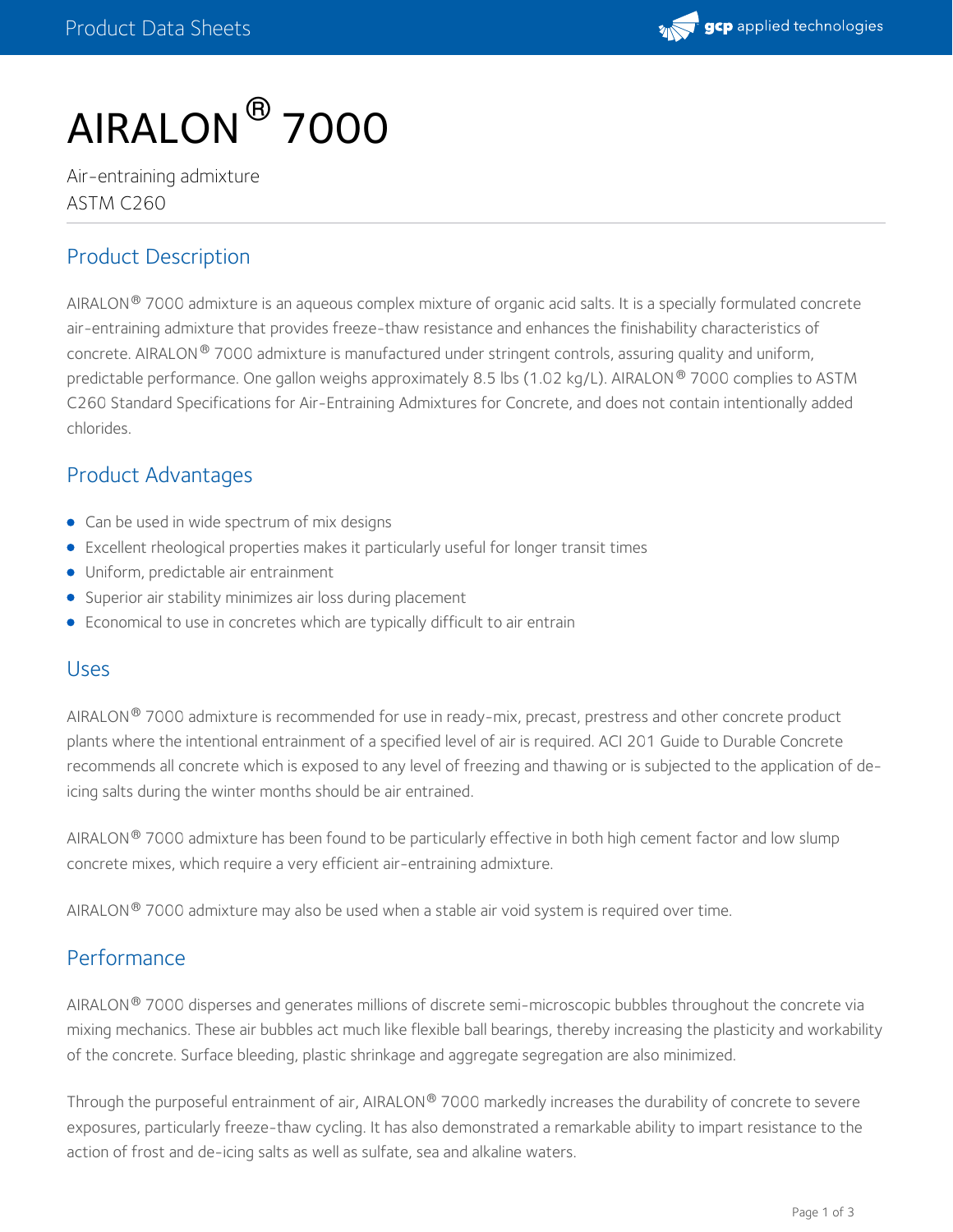

## Addition Rates

AIRALON® 7000 admixture addition rates will vary according to the specified level of air required. Addition rates are influenced by several variables including: specific mix design parameters, material properties of the cement, fly ash, coarse and fine aggregates, and the effects of other chemical admixtures. Other factors such as ambient and concrete temperature, mixing time and time of addition can also affect the required dosage rates. It is recommended that pre-job testing be conducted in order to assure the correct dosage rate of AIRALON  $^\circ$  7000 admixture is used. Typical AIRALON® 7000 admixture addition rates range from ½ to 3 fl oz/100 lbs (30 to 200 mL/100 kg) of cement.

# Concrete Mix Adjustment

Entrained air will increase the volume of the concrete making it necessary to adjust the mix proportions to maintain the cement factor and yield. This may be accomplished by a reduction in water requirement and aggregate content.

# Compatibility with Other Admixtures and Batch Sequencing

AIRALON $^\circledR$  7000 admixture is compatible with most GCP admixtures as long as they are added separately to the concrete mix. In general, it is recommended that AIRALON  $^\circ$  7000 admixture be added to the concrete mix near the beginning of the batch sequence for optimum performance, preferably by "dribbling" on the sand. Different sequencing may be used if local testing shows better performance.

Please see GCP Technical Bulletin TB-0110, Admixture Dispenser.

Discharge Line Location and Sequencing for Concrete Batching Operations for further recommendations. AIRALON ® 7000 admixture should not be added directly to heated water.

Pretesting of the concrete mix should be performed before use, as conditions and materials change in order to assure compatibility, and to optimize dosage rates, addition times in the batch sequencing and concrete performance. Please consult your GCP Applied Technologies representative for guidance.

# Packaging & Handling

AIRALON $^\circledR$  7000 is available in bulk, delivered in metered tank trucks, totes and drums. AIRALON® 7000 freezes at about 30 °F (-1 °C), but its air-entraining properties are completely restored by thawing and thorough mechanical agitation.

We hope the information here will be helpful. It is based on data and knowledge considered to be true and accurate, and is offered for consideration, investigation and verification by the user, but we do not warrant the results to be obtained. Please read all statements, recommendations, and suggestions in conjunction with our conditions of sale, which apply to all goods supplied by us. No statement,

#### Dispensing Equipment

A complete line of automatic dispensing equipment is available. Accurate and simple, these dispensers are easily installed to discharge product into the water line, on the sand, or directly into the mixer.